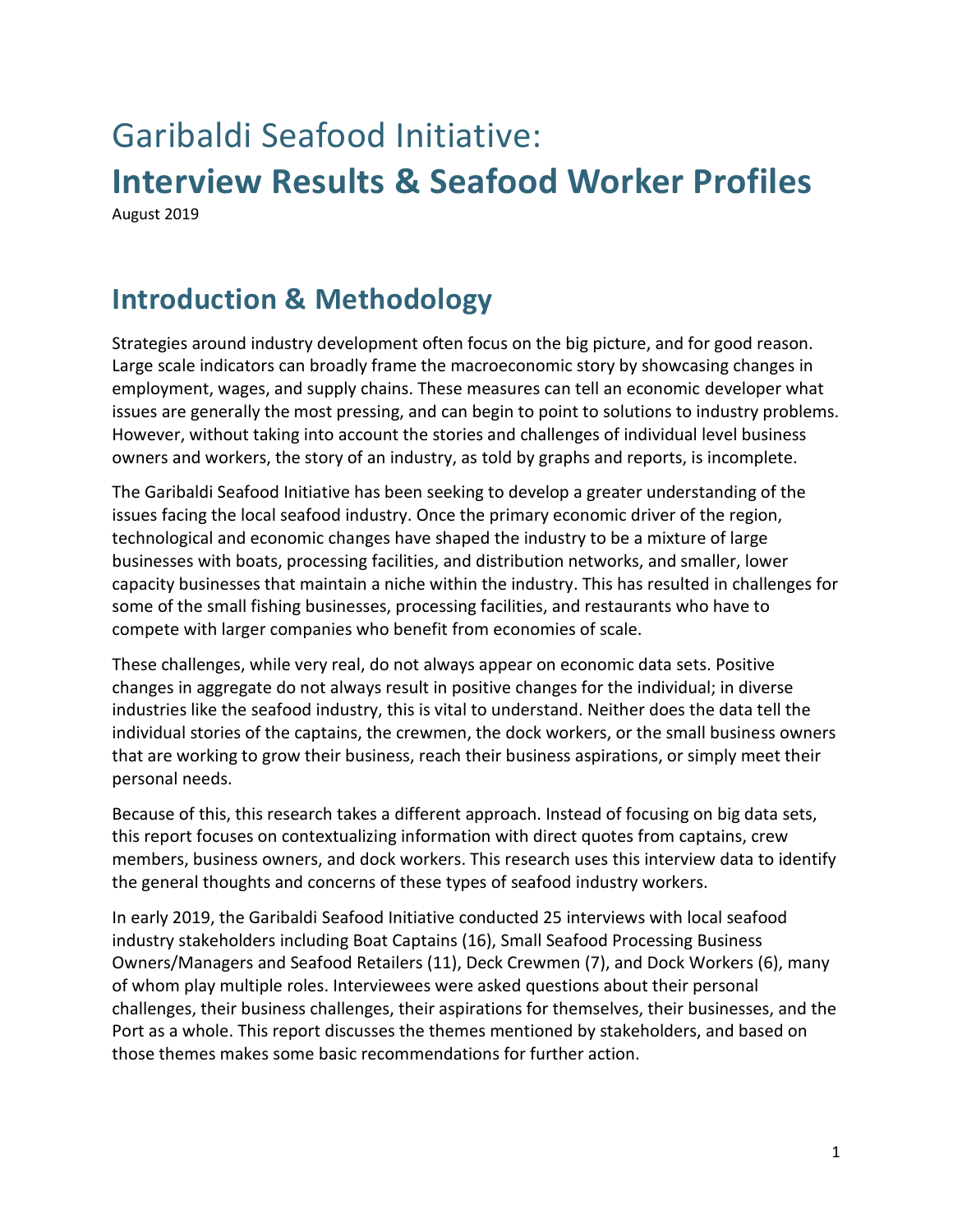## **Seafood Worker Profiles**

#### **Boat Captains/Owners (16 interviewed)**

**Opportunities:** Business Expansion, Potential Business Connections

**Major Challenges:** Business Succession, Safety, Port Infrastructure Limitations

Some of them are journeymen—fishing around the globe as well as out of Garibaldi. Others have fished from Garibaldi their entire lives and have no plans to leave. Most captains interviewed explicitly stated that they had spent their lifetime fishing. While there were boat captains interviewed ranging between 25 and 34 years old, the majority were at least 45. Even though some of the captains interviewed were in their 50s and older, and although some dealt with chronic pain while working, none had plans on retiring in the next 10 years. "When you're doing things that you love, the pain kind of subsides enough to get through it. Because your passion and your heart take over. And that's really healing. So I'm going to fish until I can't." While none had specific retirement plans, several mentioned the need for retirement and succession plans for the sake of their fishing business.

When listening to their stories, one quickly learns that captains are natural entrepreneurs. Not only do they manage their own fishing businesses, many choose to run other businesses. Some of these are fishing related, including ice, bait, and equipment sales, others run unrelated businesses in the off-season. One-third of interviewed captains had another source of income outside of fishing, whether that be another job or another business. The willingness of captains to work multiple jobs both showcases their "hussle", as one captain called it, but also points to a specific challenge of the job. One-half of responding captains said that job stability was a primary threat to their futures in the seafood industry. "If there is a bad season, no one can work - there are no guarantees. You don't just show up to work and get paid like a normal job. Of course, that's part of the reason we all love it, but how do you explain that? People just don't understand unless they've done it." Nonetheless, even with job insecurity and other challenges of being a captain, captains are the best off financially of all seafood groups interviewed. A higher proportion of captains reported having incomes of over \$75,000 and fewer captains reported struggling with finances over the past three years than any other group interviewed.

However, captains and boat owners in Garbaldi face significant business challenges. While some would like to expand their operations, some feel limited by the port. "[If] you had ice you had infrastructure - there's no infrastructure in Garibaldi. I've asked the Port about ice they say "oh, it's just a losing proposition"...it is, maybe, but the whole thing is that it will bring in more boats - tuna boats, sport boats, salmon boats that are up and down the coast…but there's still a problem with it being so shallow here."

While interviewed captains mentioned many options for selling their product, about a half said they were unsatisfied with the available options. "I would like to see more live buyers like they have in Newport. They are not there every day of the week, but if there was a crane facility they could use and a place on the pier/dock they could park their trucks, I'm sure they would come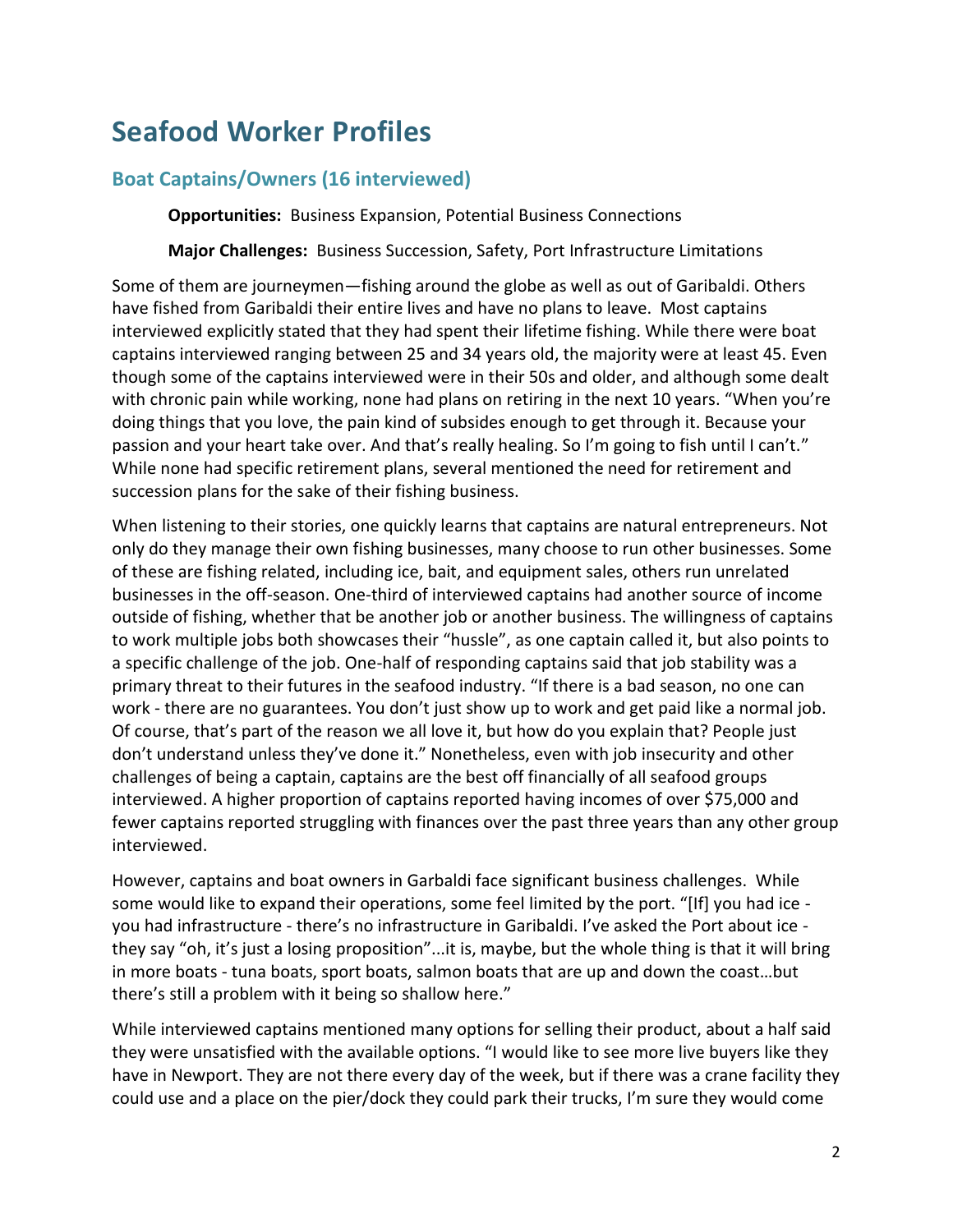here, if there were boats that would deliver to them." Most want direct access to customers, while others are interested in having additional access to processors. There were also fishermen who mentioned being interested in developing local branding.

It is also worth noting the inherent danger of fishing. Generally considered the second most dangerous profession in America after logging, approximately 86 fishermen die per 100,000 workers per year. Fishing out of Garibaldi is particularly dangerous; from 2003 to 2010, 17 people died traversing the Garibaldi Jetty. The danger of the jetty and fishing in general create challenges for captains both in their operations and in insuring their businesses.

## **Seafood Processing/Retail Business Owners (11 interviewed)**

#### **Opportunities:** Business Expansion

#### **Major Challenges:** Workforce Challenges, Cost of Doing Business

While these business owners are more likely to rely on their business as their sole source of income than captains, they share a similar entrepreneurial spirit. Several business owners referenced how they had expanded their businesses well beyond their original scope. Restaurant owners building food trucks, fishermen conducting off-season boat tours, and processors expanding their businesses to include additional products were all mentioned as examples of entrepreneurial ventures.

Seafood business owners also experience significant business challenges. Because the cost of living on the coast is so high, many struggle to find quality workers. Even once they find workers, keeping them can be a challenge. "You know it's seafood, and my orders are up and down, so I can't guarantee 30-40 hours a week. I have to guarantee that to my full-time people, so my part-time people are on-call, just if I need them. And a lot of people I have have other jobs, so I have to work around their other job schedule, and make it work. If I can't get them to work then that means I have to do the job of two or three other people to get the work done."

Seafood business owners, like captains, are more well off than dock workers and crew members in the seafood sector. They enjoy much more stability in income and housing, however seafood business owners are not all the same. Some business owners, particularly those with newer businesses, still struggle to keep a stable income and struggle to meet household needs.

## **Crew Members (7 interviewed)**

 **Opportunities:** Potential Entrepreneurs

 **Major Challenges:** Housing, Income Stability, Financial Security

Small business owners and captains often face a different set of challenges than their workers. While the work environments may be similar or the same, the job requirements, pay, reputation, and benefits have implications on the quality of life of workers.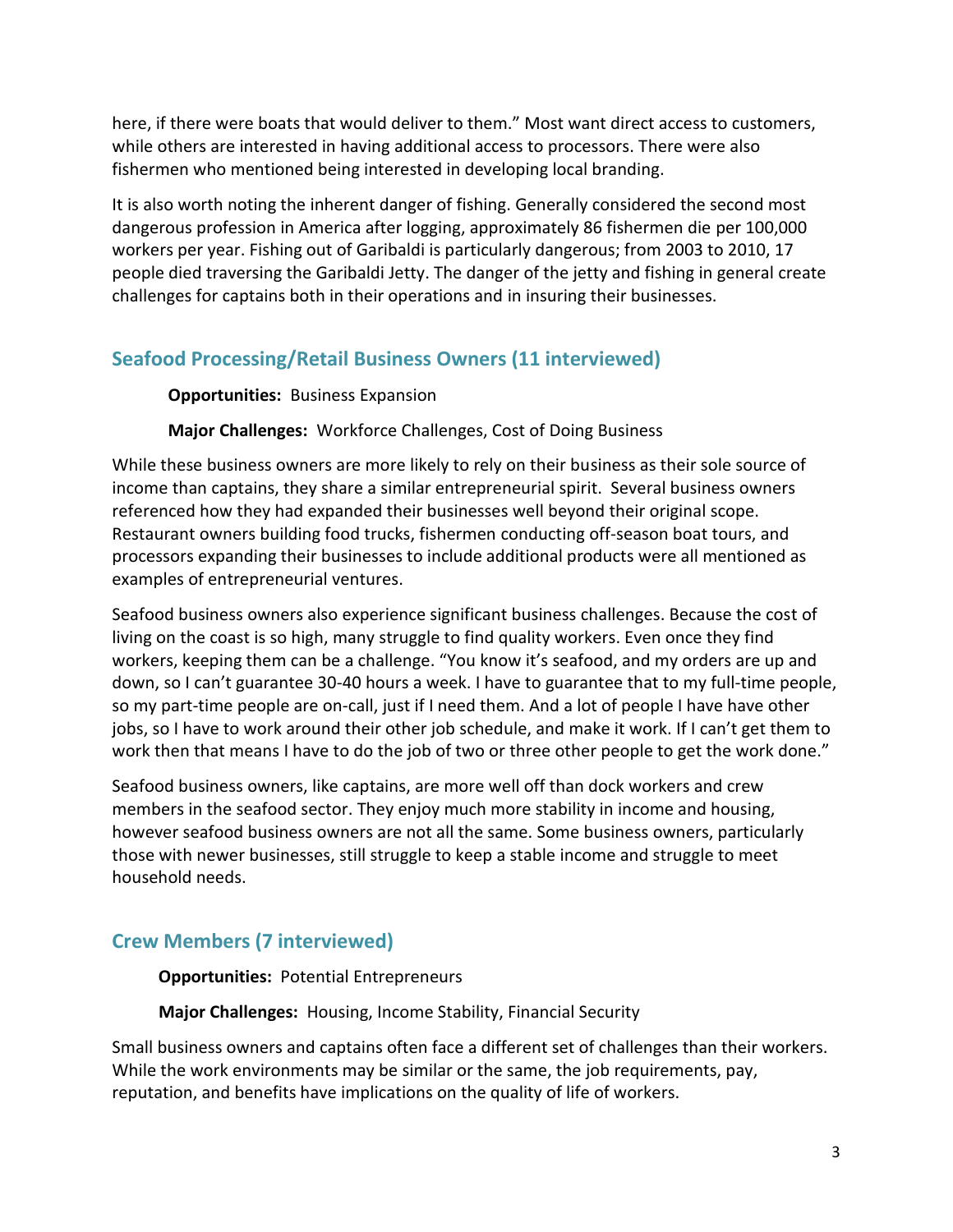Crew members struggle the most of all groups we interviewed; all but one mentioned that they had challenges meeting their personal or financial needs in the past three years. This is likely due to a combination of factors, including their lower rate of pay, their status as contractors rather than regular employees, and the high cost of living along the coast. Some crew members specifically mentioned the challenge of finding affordable housing along the coast: "Everything's catered to people who have money here. Like rentals, and Airbnbs…it's expensive. And it's getting worse." Additionally confounding is taxes and the instability of pay; being contractors in an irregular industry, crew members are not paid on a regular schedule, rather, many are paid when the product is sold. This means that crew members can go multiple months without seeing a paycheck.

Nonetheless, crew members are a persistent and ambitious group; many still seek to not just stay in the seafood industry, but they also aspire to own their own boats and start their own businesses. However, they are well aware of the challenges: "The path looks like it's a gnarly uphill climb...not exactly sure how to figure out the money and the financial part of things...and especially with the unsteadiness of the fisheries futures...seems like a big step to take." Being able to finance their ventures is the greatest obstacle to their businesses success. There are major capital expenditures that are required when starting a new fishing business, biggest of all being a boat. However, the primary concern of crew members turned entrepreneurs is the cost and availability of permits. There is a perception amongst those interested in starting their own business that "the way things are going, you might start to see a reduction in the number of permits out there, because things might be - you don't want to overharvest the ocean. It can't just be a free for all."

#### **Dock Workers (6 interviewed)**

**Opportunities:** Upward Job Mobility

**Major Challenges:** Income Stability, Financial Security, Housing

While job stability is higher for dock workers than crew members, there are a number of challenges around stability of income. Much like crew members, the pay schedule for many dock workers is not regular. "It goes up and down, so you always need to have something in your back pocket to fall back to if you're not working on the dock or on a boat." This has implications for the ability of dock workers to meet their personal and household needs. The majority of dock workers interviewed stated that they had trouble meeting their financial needs over the past 3 years. Dock workers also struggle with the high cost of living along the coast, the cost of housing, as well as the cost of insurance.

Unlike crew members, dock workers had the least clear vision of a future in the seafood industry. While dock workers and crew members face similar issues, some dock workers interviewed expressed concern about remaining in the industry over time. However, a number of interviewees mentioned that they had experienced upward mobility in their profession, moving from entry level jobs to trainers and managers. None interviewed expressed interest in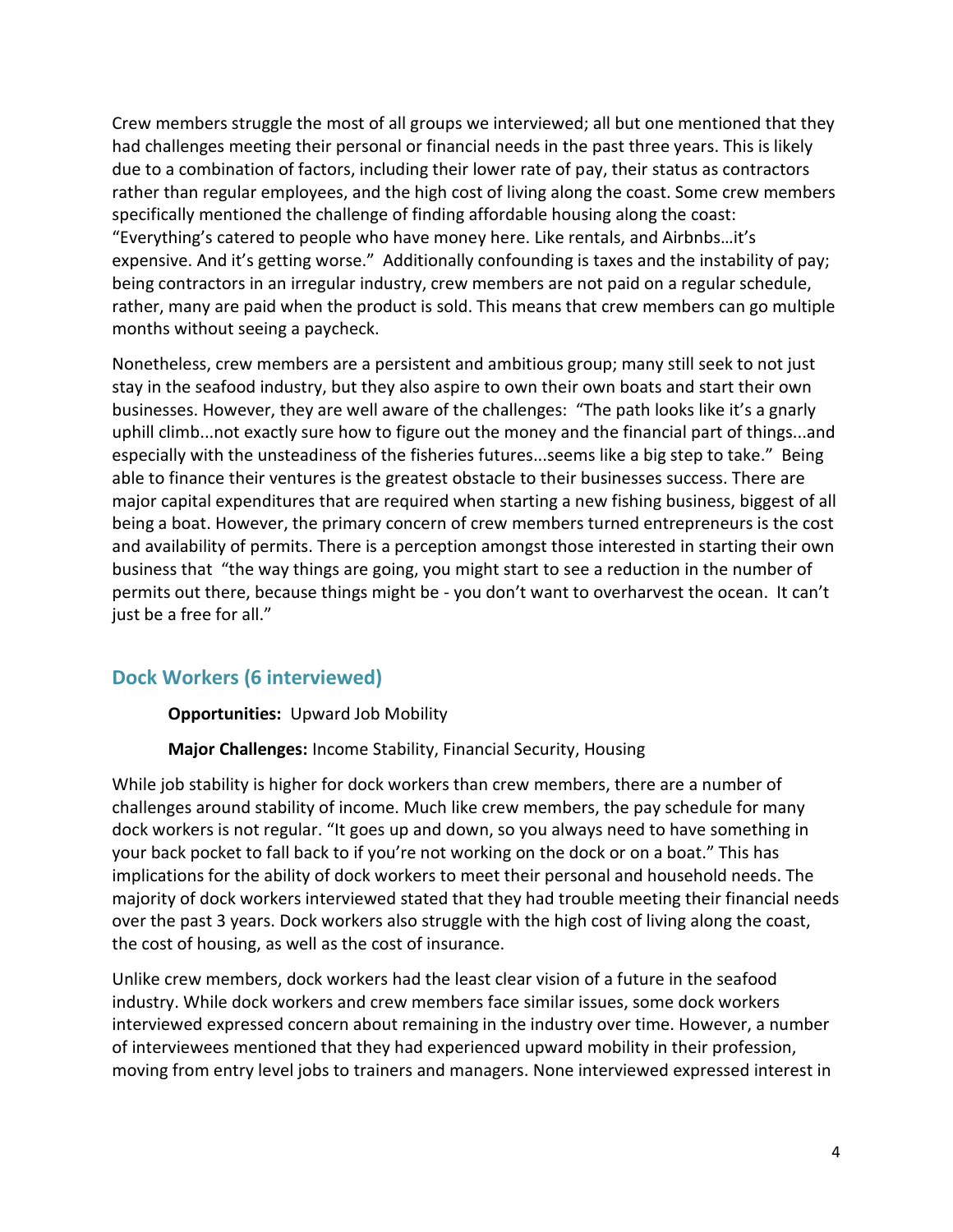developing their own businesses, however, due to the small sample size, it is not indicative that that desire does not exist amongst other dock workers.

# **Data Findings & Recommendations**

This section includes some of the more notable data that emerged from the interviews, and then a set of recommendations to consider as the Garibaldi Seafood Initiative enters its next phase of work.

## **Findings**

Particularly notable was the proportion of interviewees that mentioned that they had struggled economically to meet their household needs over the previous three years. The underlying causes are multifaceted.

## **Financial Struggles**

*Almost two thirds of interviewees reported financial struggles. Crew members and deck hands were particularly affected.*



Interviewees were asked to rank their personal and business challenges by category:

## **Personal Challenges**

*Income, job stability and insurance are challenging across the board, but housing and taxes are specifically challenging for crew and dock workers.*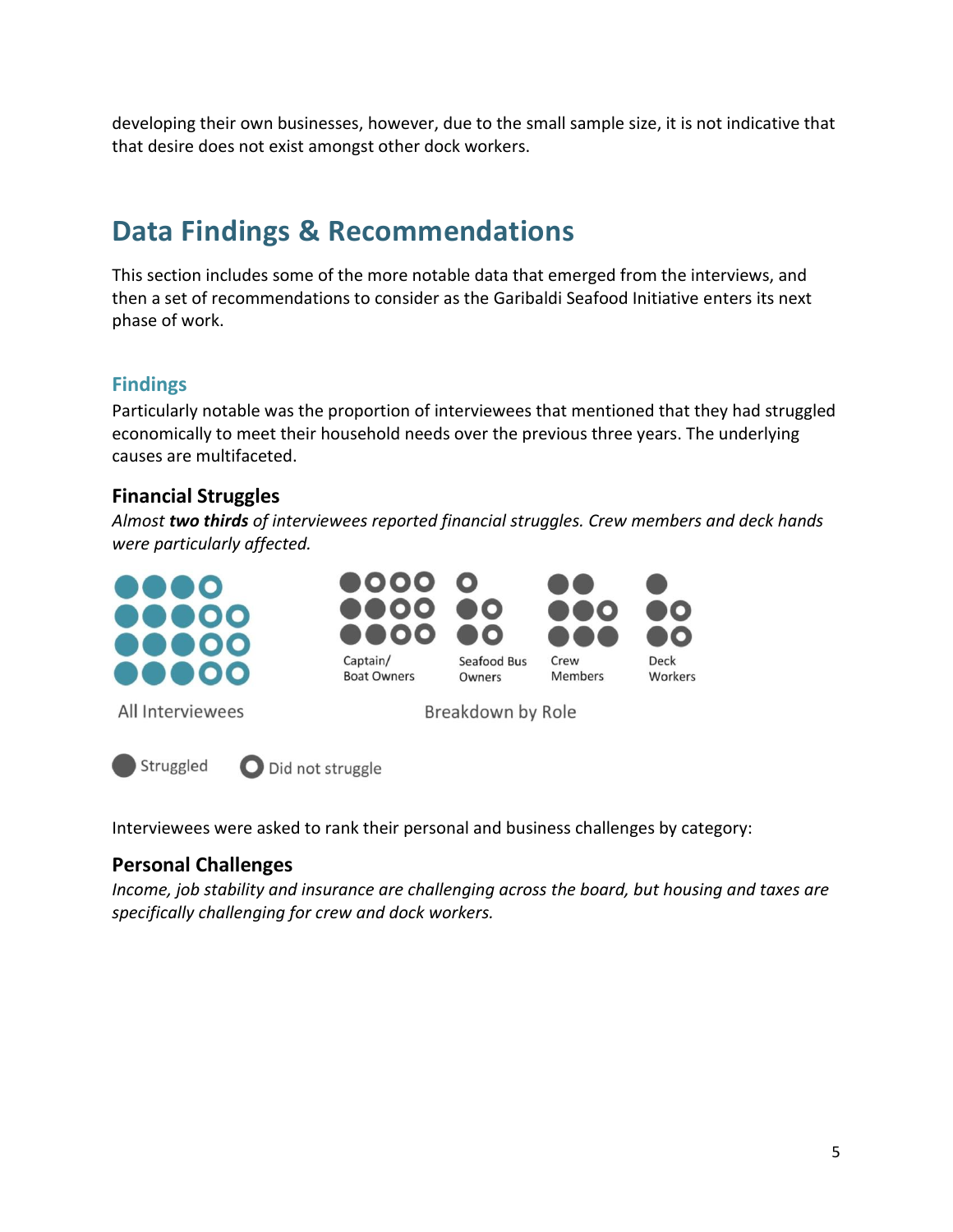



Personal challenges reported by captain/boat owners and business owners

## **Businesses Challenges**

*Reported by Captains and Seafood Business Owners*



Business challenges reported by 17 captains/business owners

\*Seven captains / business owners said they are not satisfied with their current options for selling their product.

\*\*None of the captains or small business owners plan to retire in the next 10 years, and none have a retirement plan.

## **Recommendations**

The issues facing those who work in the seafood sector are extremely broad in scope and often interrelated, and solutions range in feasibility. While some business and personal issues are unlikely to be solved without significant measures, there are many opportunities to support the seafood industry, and there are opportunities to support seafood stakeholders within each of the subgroups. It is also worth noting that support to one group can help another group. For example, building stronger relationships between seafood businesses and buyers can result in more sales and better prices for fishermen. Support to crew members and dock workers to build skills can help fishermen and business owners with more effective workers.

We recommend consideration of the following:

**Business & Entrepreneurial Support:** There are many ways that the Garibaldi Seafood Initiative can look to provide business support to the seafood sector. Providing for the future will be vital, and the Initiative should identify ways to support those in the industry who are interested in starting their own businesses, grow their businesses, or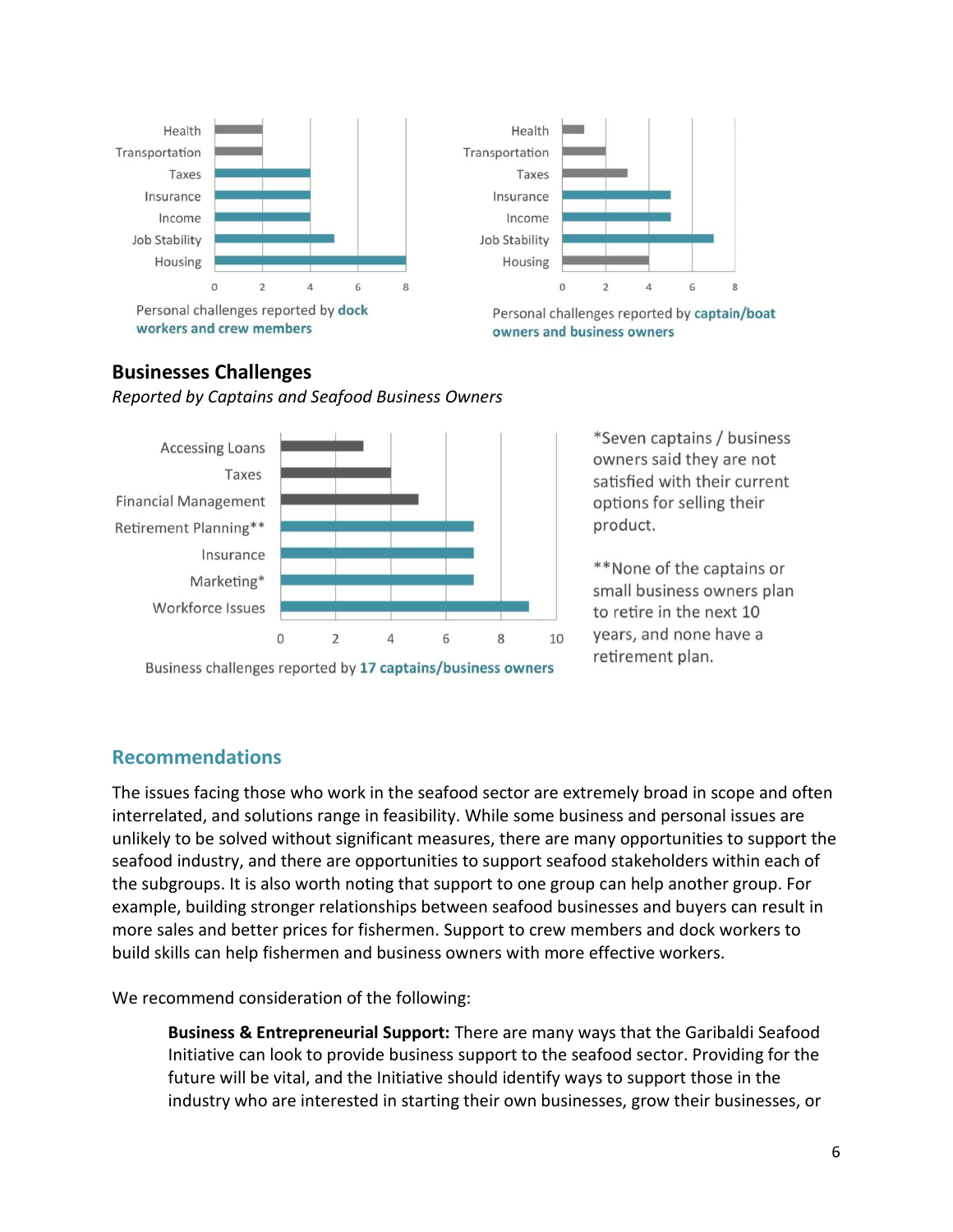want to begin fishing. The initiative can also work with partners and stakeholders to address workforce issues by working with the SBDC and Community College to better prepare workers for the sector, and to find ways to connect businesses with workers.

**Insurance & Transportation:** Instability of income is a primary challenge for many in the sector, due to the inconsistent nature of the fishing industry. However, this problem leads to a series of other challenges including challenges paying for transportation, insurance, and taxes. Providing assistance to workers to understand options and enroll in insurance, and to identify transportation options could help workers overcome some financial barriers.

**Taxes:** Since many crew members work contractually and captains have unique sources of income, assistance with taxes would be another method of helping crew members, dock workers, captains, and business owners alike. Many of those interviewed do taxes themselves, but about half requested additional assistance with their taxes.

**Distribution, Processing, & Infrastructure:** There is likely room for additional distribution and processing channels for both fishermen and small businesses to sell their product. Several fisherman noted that they wished that there were more opportunities to sell their product at the docks. Newport was seen as particular model where fishermen had ample opportunity to sell their product. However the fishermen also say that infrastructural updates, including additional freezing capacity, a faster hoist, and more delivery trucks may be necessary in order for this to be viable.

**Retirement & Succession Planning:** There are two problems that, while each individually difficult challenges, may be solvable together. While a fifth of the interviewed fishermen were nearing retirement age, none had plans for succession. At the same time, many of the crew members and dock workers interviewed had plans for continuing their careers in the fishing industry, with seven specifically mentioning that they were interested in becoming fishermen and owning their own boat and business. While these may not clearly lay out a course of action, there likely is a need for programming. Succession planning programming could assist many older fishermen in creating a plan for their retirement. However, there is still a need to help transfer wealth, intellectual and experiential as well as financial. Developing programming to transfer the experiences and knowledge of older fishermen to aspiring entrepreneurs may help ensure the future of the seafood industry in Garibaldi.

**Safety & Housing:** Safety and housing were two common issues of concern of seafood industry workers that are unlikely to be effectively addressed through the Garibaldi Seafood Initiative. Both would require significant investment and partnerships in order to fulfill the needs of seafood workers.

With regard to safety, the primary challenge is fixing the Garibaldi jetty. While the current state of the jetty is a major safety concern, fixing it will require the approval and investment of multiple actors at the local, state, and particularly the federal level. The Port is currently making every effort to secure the required funding and partnerships.